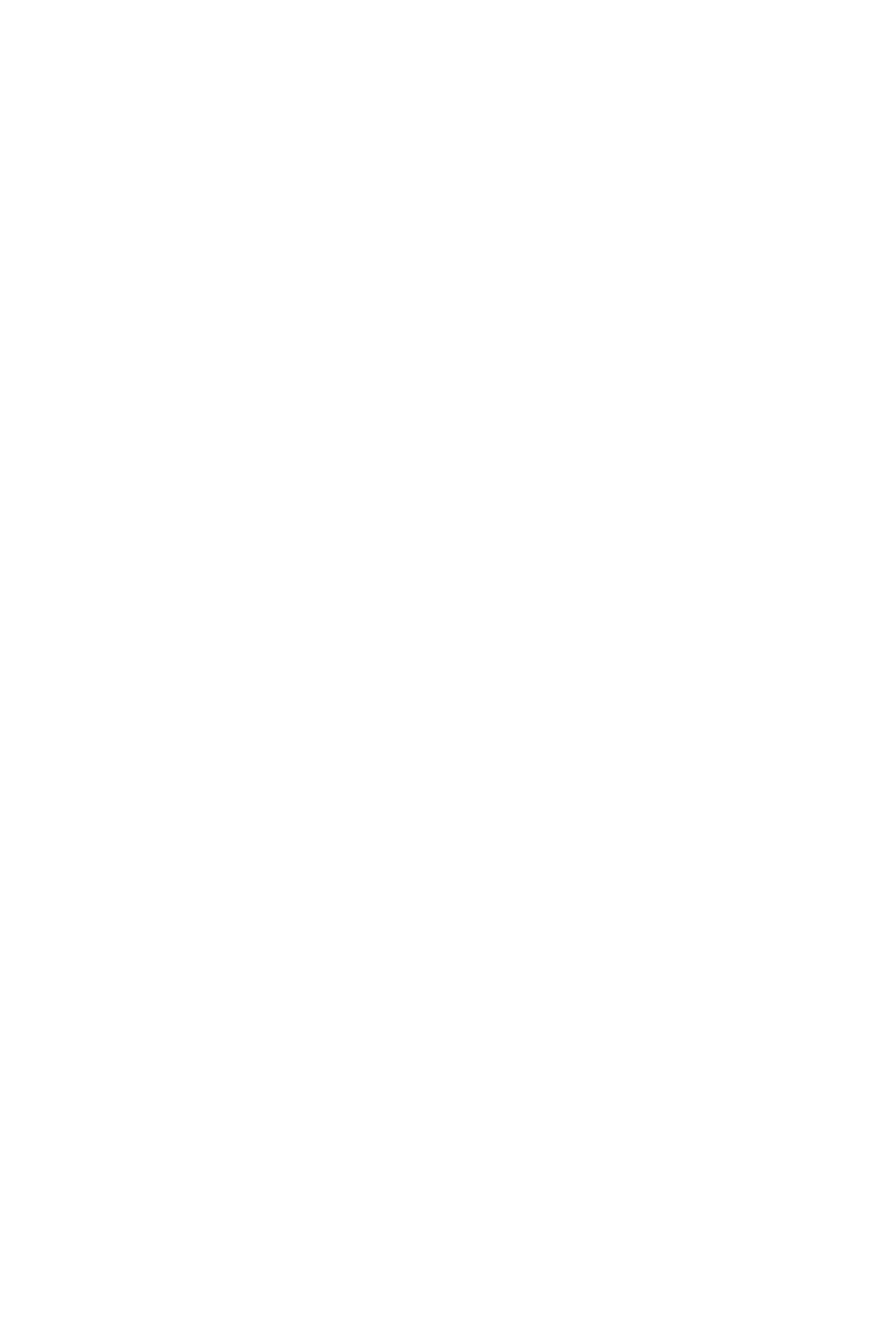# Transforming Church Conflict

*Compassionate Leadership in Action*

Deborah van Deusen Hunsinger Theresa F. Latini

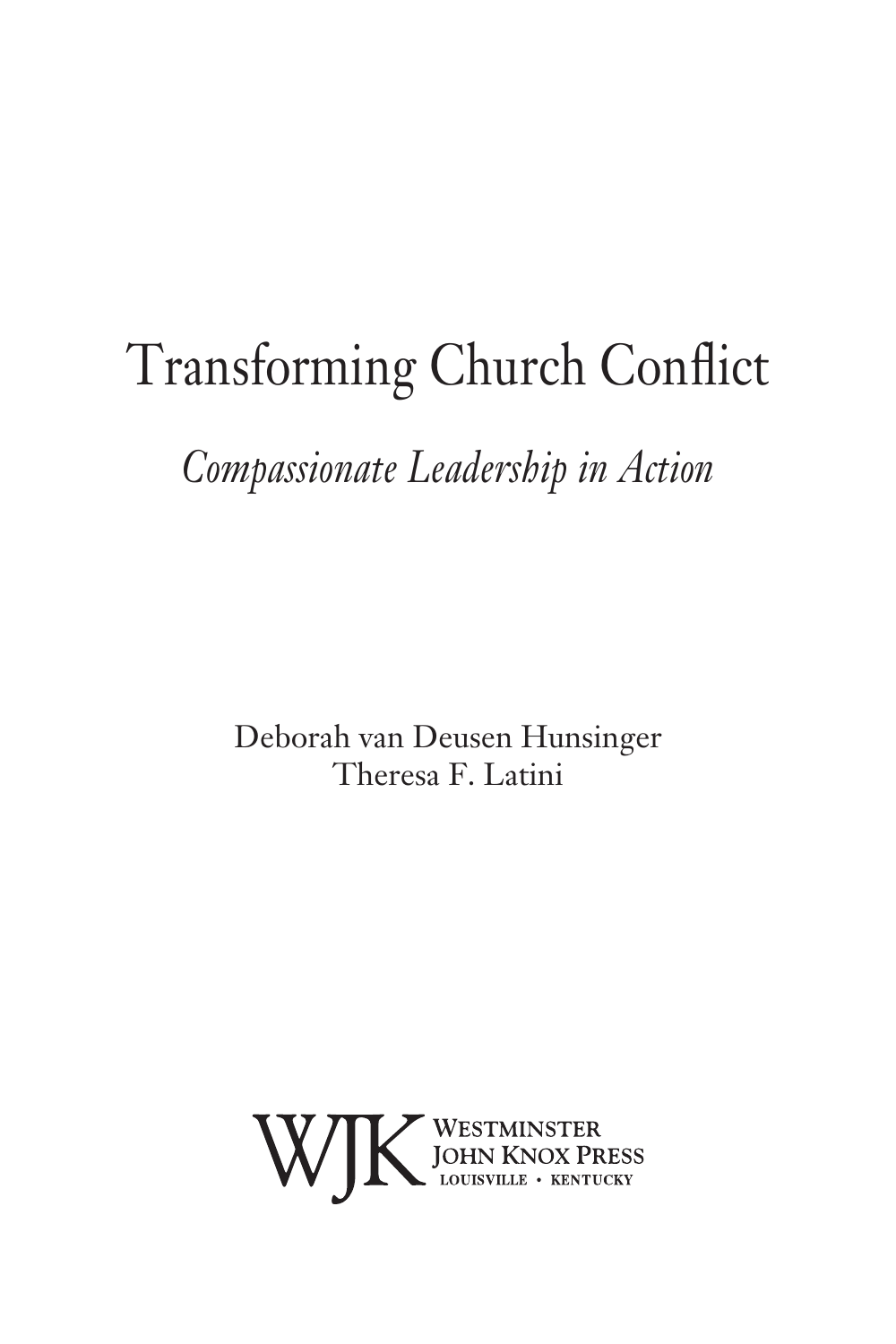© 2013 Deborah van Deusen Hunsinger and Theresa F. Latini

*First edition* Published by Westminster John Knox Press Louisville, Kentucky

13 14 15 16 17 18 19 20 21 22—10 9 8 7 6 5 4 3 2 1

*All rights reserved.* No part of this book may be reproduced or transmitted in any form or by any means, electronic or mechanical, including photocopying, recording, or by any information storage or retrieval system, without permission in writing from the publisher. For information, address Westminster John Knox Press, 100 Witherspoon Street, Louisville, Kentucky 40202-1396. Or contact us online at www.wjkbooks.com.

Scripture quotations, unless otherwise indicated, are from the New Revised Standard Version of the Bible, copyright © 1989 by the Division of Christian Education of the National Council of the Churches of Christ in the U.S.A., and used by permission. Scripture quotations marked NIV are from *The Holy Bible, New International Version.* Copyright © 1973, 1978, 1984 International Bible Society. Used by permission of Zondervan Bible Publishers.

The Feelings Inventory (Appendix 1): Copyright © 2005 by Center for Nonviolent Communication. Reproduced with permission. To contact the Center for Nonviolent Communication, visit www.cnvc .org or e-mail cnvc@cnvc.org or call 505-244-4041. The Needs Inventory (Appendix 2): Copyright © 2005 by Center for Nonviolent Communication. Reproduced with permission. To contact the Center for Nonviolent Communication, visit www.cnvc.org or email cnvc@cnvc.org or call 505-244-4041. The Conflict Intensity Chart (Appendix 3): This Conflict Intensity Chart is a resource of the Presbyterian Church (U.S.A.). The original resource was produced by a 1986 General Assembly Task Force on Conflict consisting of the following persons: Ms. Margaret Bruehl, Mr. Roy W. Pneuman, Rev. Jill Hudson, Rev. Allan Swan, Ms. Mary V Atkinson, Rev. Alan G. Gripe. The writer/editor of this piece was Rev. Allan Swan. Permission to use the general categories and the descriptions of the Levels of Conflict has been granted by the Rev. Speed Leas of the Alban Institute, Bethesda Maryland. "Speed Leas' Levels of Conflict" appeared in "A Pioneering Spirit: Speed Leas Celebrates Four Decades of Conflict Management Consulting" by Kathryn Palen and is reprinted from *Congregations* magazine, Summer 2006 (vol. 32, no. 3), with permission from the Alban Institute. Copyright © 2006 by The Alban Institute, Inc., Herndon, VA. All rights reserved. *Congregations* magazine is a membership benefit of the Alban Institute. Become a member and receive *Congregations* by visiting www.alban.org/ membership/.

> *Book design by Sharon Adams Cover design by Night & Day Design*

#### **Library of Congress Cataloging-in-Publication Data**

Hunsinger, Deborah van Deusen.

 Transforming church conflict : compassionate leadership in action / by Deborah van Deusen Hunsinger and Theresa F. Latini. — First edition

pages cm

Includes bibliographical references and index.

ISBN 978-0-664-23848-3 (alk. paper)

 1. Church controversies. 2. Interpersonal conflict—Religious aspects—Christianity. 3. Interpersonal communication—Religious aspects—Christianity. I. Latini, Theresa F. II. Title.

BV652.9.H86 2013

253—dc23

2012033260

 $\otimes$  The paper used in this publication meets the minimum requirements of the American National Standard for Information Sciences—Permanence of Paper for Printed Library Materials, ANSI Z39.48-1992.

Most Westminster John Knox Press books are available at special quantity discounts when purchased in bulk by corporations, organizations, and special-interest groups. For more information, please e-mail SpecialSales@wjkbooks.com.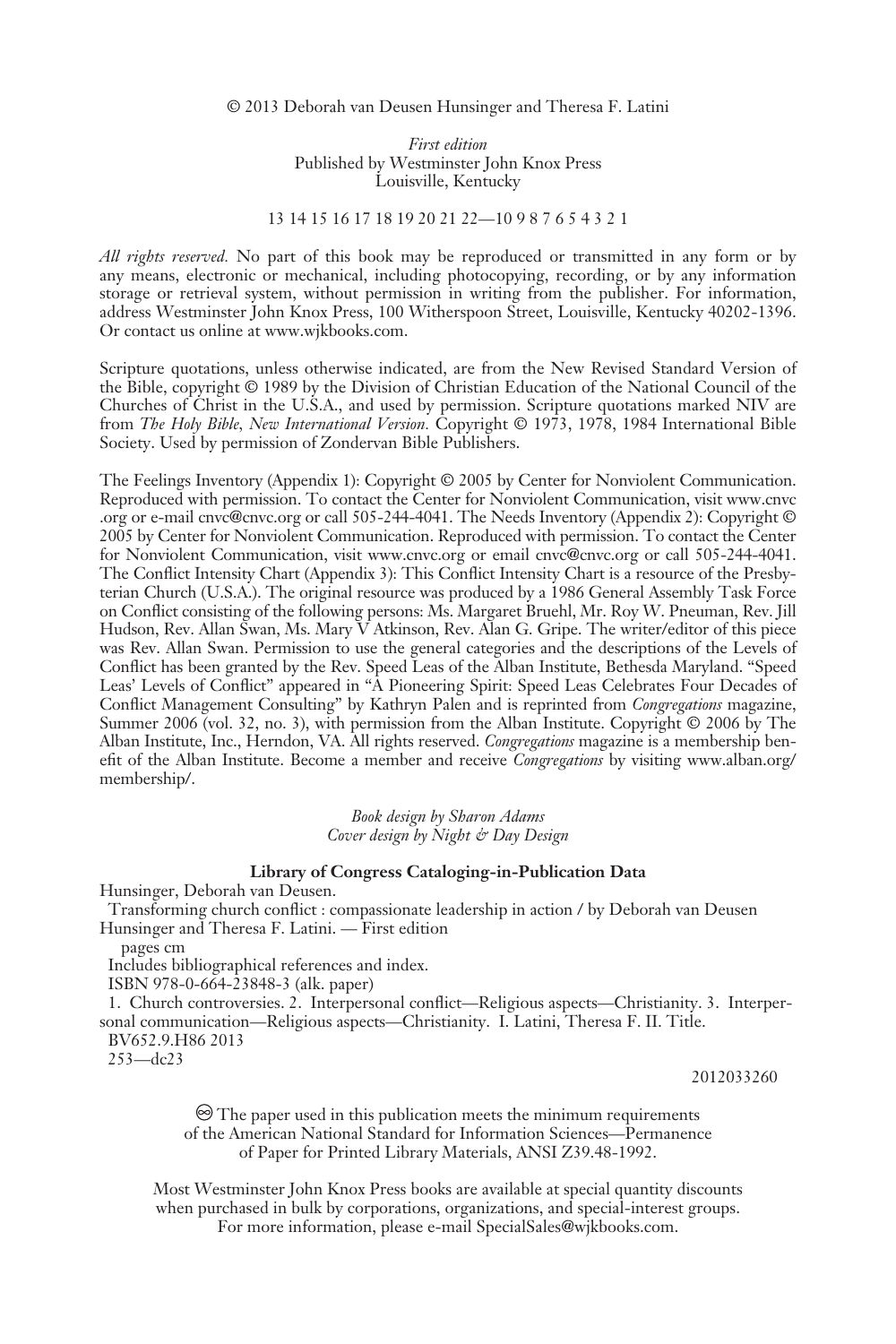*For our families, our students, and dear friends in the NVC community.*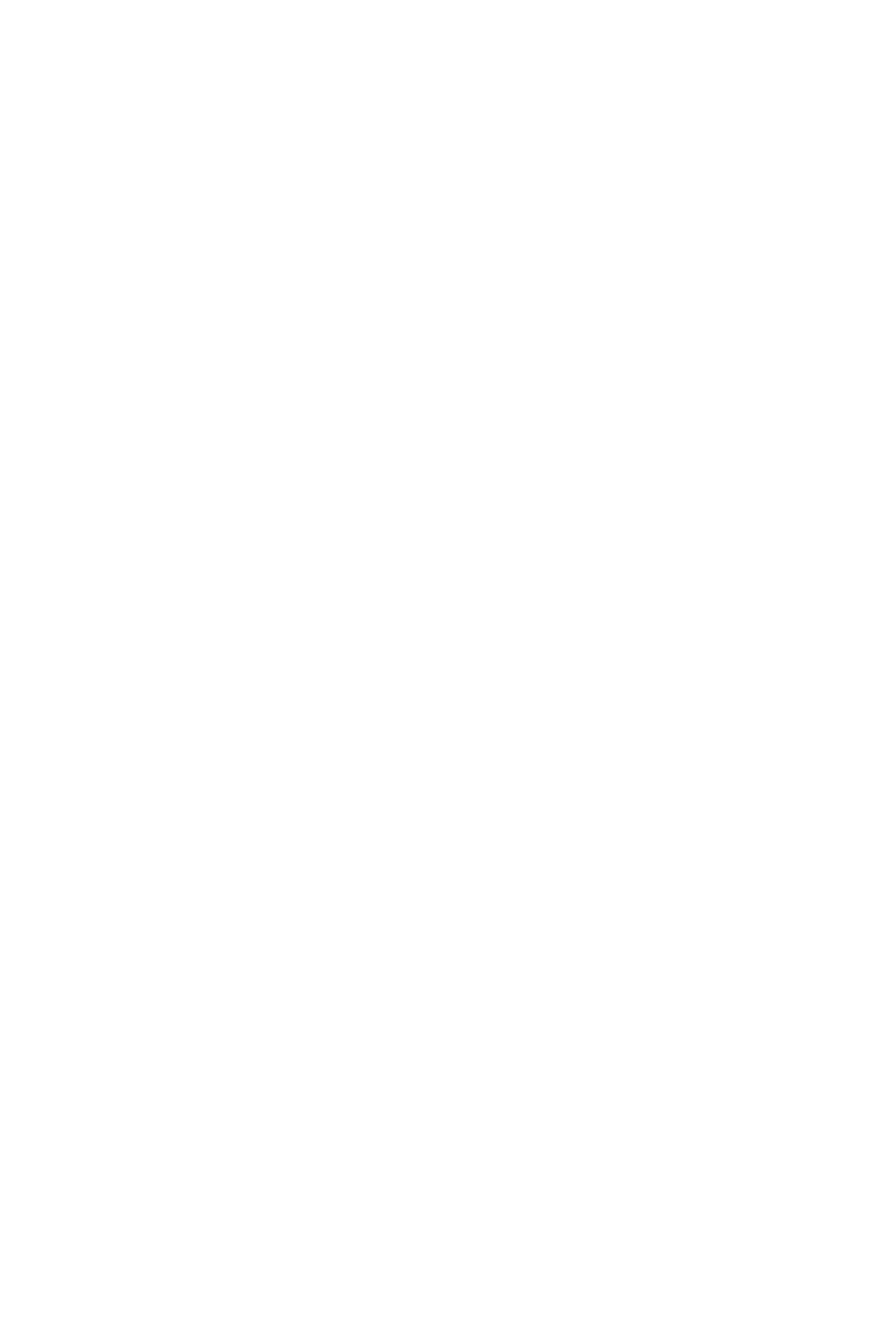## **Contents**

| Acknowledgments                                     |                                                            | 1X             |
|-----------------------------------------------------|------------------------------------------------------------|----------------|
| List of Illustrations and Tables                    |                                                            | X1             |
| Introduction: Living Peaceably with All             |                                                            | xiii           |
|                                                     | Part 1: Basic Skills in Compassionate Communication        |                |
| 1. By the Renewal of Your Mind: Transforming        |                                                            |                |
| <b>Church Conflict</b>                              |                                                            | $\overline{2}$ |
| 2. Rooted and Grounded in Love: The Beauty          |                                                            |                |
| of Human Needs                                      |                                                            | 20             |
| 3. Search Me and Know My Heart: Identifying         |                                                            |                |
| and Expressing Feelings                             |                                                            | 38             |
| 4. Do Not Judge: Making Observations and Requests   |                                                            | 56             |
|                                                     | Part 2: Skill Sets: Empathy, Self-Empathy, and Honesty     |                |
| 5. God's Compassion Is over All: Listening          |                                                            |                |
| with an Open Heart                                  |                                                            | 78             |
| 6. Loving Your Neighbor as Yourself: The Art        |                                                            |                |
| of Self-Empathy                                     |                                                            | 96             |
| 7. Speaking the Truth in Love: Honest Expression    |                                                            | 116            |
|                                                     | Part 3: Advanced Skill Sets in Compassionate Communication |                |
| 8. Blessed Are Those Who Mourn: The Path of Healing |                                                            | 136            |
| 9. Be of the Same Mind: Staying in Dialogue         |                                                            | 154            |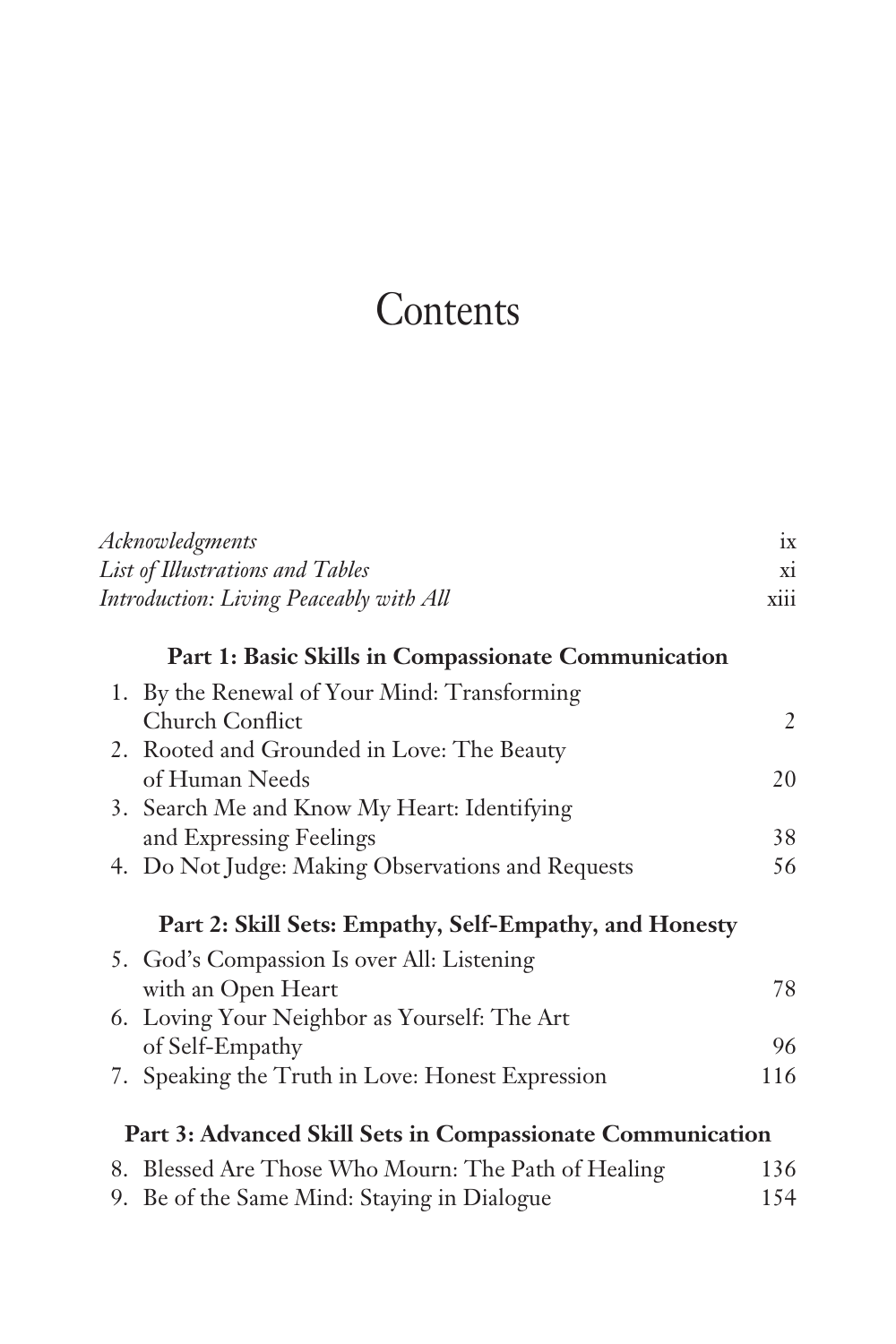viii *Contents*

| 10. Strive for God's Kingdom: Transforming     |     |
|------------------------------------------------|-----|
| Conflict in Church-Wide Crises                 | 174 |
| Conclusion: Learning the Secret of Contentment | 196 |

#### **Appendixes**

| Appendix 1: Feelings Inventory       | 203 |
|--------------------------------------|-----|
| Appendix 2: Needs Inventory          | 207 |
| Appendix 3: Conflict Intensity Chart | 209 |
| <b>Notes</b>                         | 217 |
| Bibliography                         | 235 |
| <b>Index of Scripture</b>            | 239 |
| <b>Index of Subjects</b>             | 241 |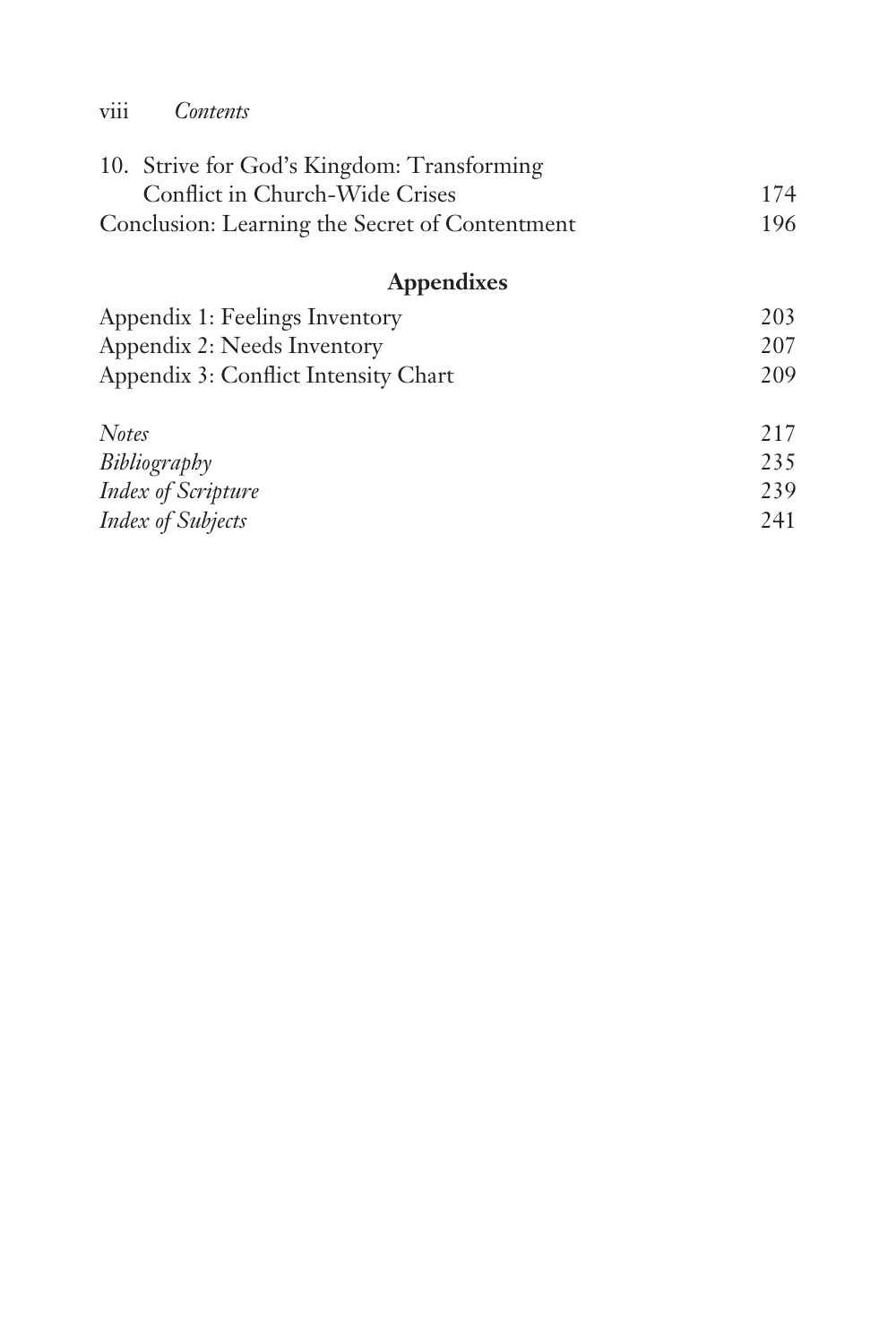## Acknowledgments

While I first became acquainted with Marshall Rosenberg's work in 1987 in the context of my study of psychology and pastoral care, it was not until 2004 that I glimpsed its transformative promise. In my first nine-day international intensive training, the teaching and skill of Robert Gonzales helped me find hope in the wake of my despair about the United States' decision to wage war against Iraq. During the next six years, I received countless gifts from the Nonviolent Communication (NVC) community—gifts of insight, compassion, love, and companionship—as I undertook intensive NVC study, training, and practice. I am indebted especially to NVC trainers, Inbal and Miki Kashtan, Susan Skye, Robert Gonzales, Dominic Barter, and countless others who have enriched my life and given me a renewed appreciation for the healing and energizing power of community. The students at Princeton Theological Seminary, with their hunger for learning and growth, have kept alive my love for this work. Finally, the love, faithfulness, challenge, and support of my family undergirds and upholds me every day of my life. I thank God for you daily.

Deborah van Deusen Hunsinger

xxxxxxx

I first discovered Nonviolent Communication at a time in my life when, unbeknownst to me, I desperately needed it. Ruptures in close relationships, animosity in my denomination, and the challenge of living well as I completed a doctoral degree and worked as a pastor called for new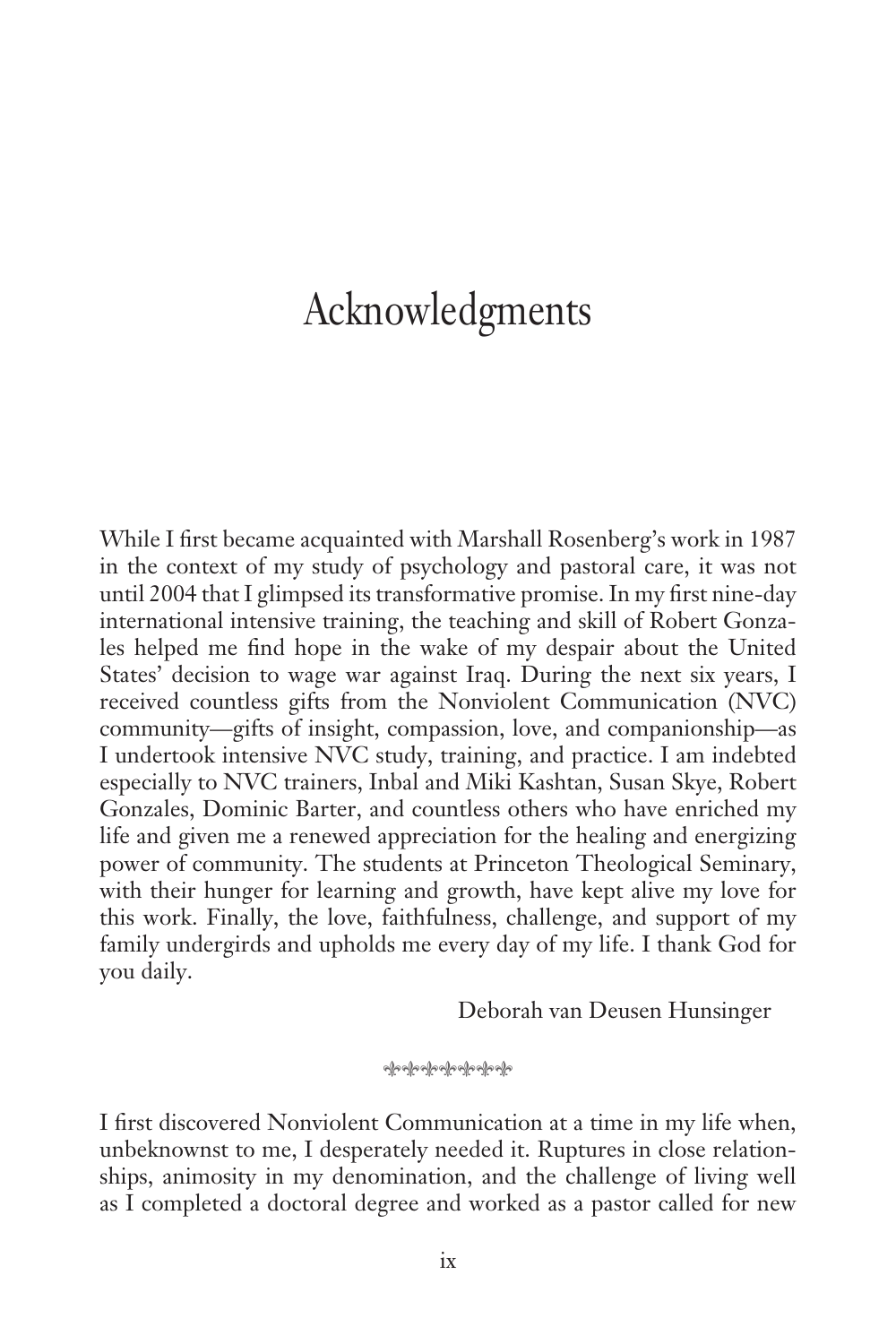capacities in staying connected to God, myself, and others. Though initially tentative—given my intellectual questions about NVC—I eventually threw myself headlong into the NVC community. I am particularly grateful to Robert Gonzales, Susan Skye, and Myra Walden, from whom I not only have learned the skills of compassionate communication but also have received an abundance of empathy and care. With the 2008 LIFE (Learning & Integration, Full Embodiment) program cohort, I experienced the delight of fellowship in the Spirit, which comes both as a gift and from a common commitment to seeing and hearing one another, bearing one another's burdens, and participating in one another's healing and growth. My students, two NVC practice groups, and the leaders of Lake Nokomis Presbyterian Church have inspired me by persisting in authentic relationships in the midst of anxiety and ambiguity. Most of all, I am deeply grateful to friends and family whose single-minded and openhearted love nourishes my soul daily.

Theresa F. Latini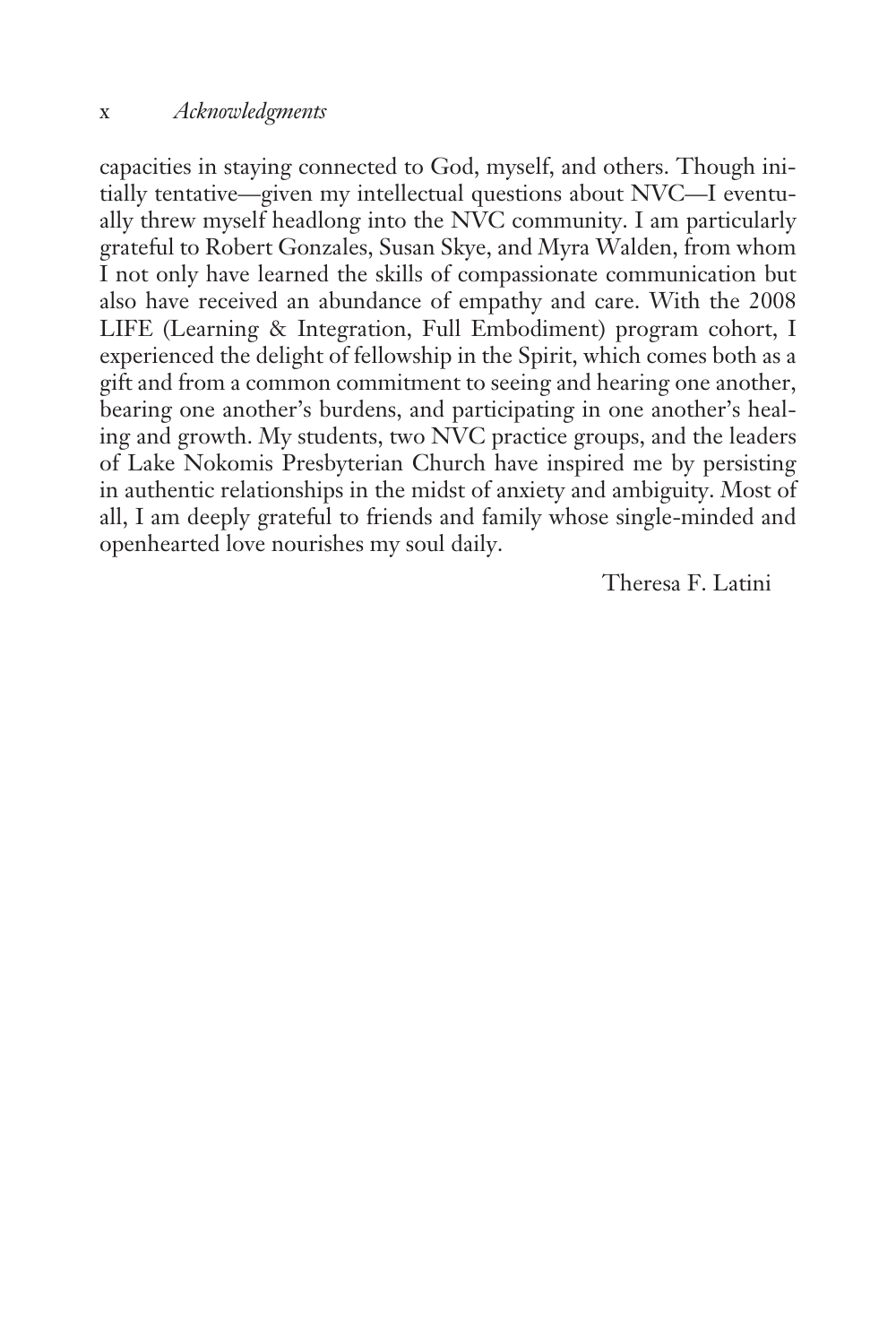# Illustrations and Tables

#### **Illustrations**

| 3.1 The Multiple Dimensions of Emotion | 45  |
|----------------------------------------|-----|
| 8.1 The Cycle of Transforming Pain     | 139 |

#### **Tables**

| 2.1 | Universal Human Needs                                  | 24  |
|-----|--------------------------------------------------------|-----|
| 3.1 | <b>Common Faux Feelings</b>                            | 41  |
| 3.2 | <b>Translating Faux Feelings into True Feelings</b>    | 41  |
| 3.3 | <b>Translating Thoughts and Judgments</b>              |     |
|     | into Feelings and Needs                                | 49  |
| 3.4 | From Static Evaluations to the Living                  |     |
|     | <b>Energy of Feelings and Needs</b>                    | 51  |
| 4.1 | Life-Alienating Interpretations, Labels, and Diagnoses | 59  |
| 4.2 | Moralistic Judgments vs. Value Judgments               | 60  |
| 4.3 | Taking Responsibility for Our Evaluations              | 62  |
| 4.4 | Differentiating Needs from Requests                    | 69  |
| 5.1 | From Faux Feelings to an Honest Expression             |     |
|     | of Feelings and Needs                                  | 93  |
|     | 5.2 Empathic Responses to Expressed Judgments          | 94  |
| 7.1 | Life-Alienating vs. Life-Enriching                     |     |
|     | <b>Honesty Using OFNR</b>                              | 119 |
| 7.2 | From Mechanical to Colloquial NVC                      | 121 |
|     | Appendix 1: Feelings Inventory                         | 204 |
|     | Appendix 2: Needs Inventory                            | 208 |
|     | Appendix 3: Conflict Intensity Chart                   | 211 |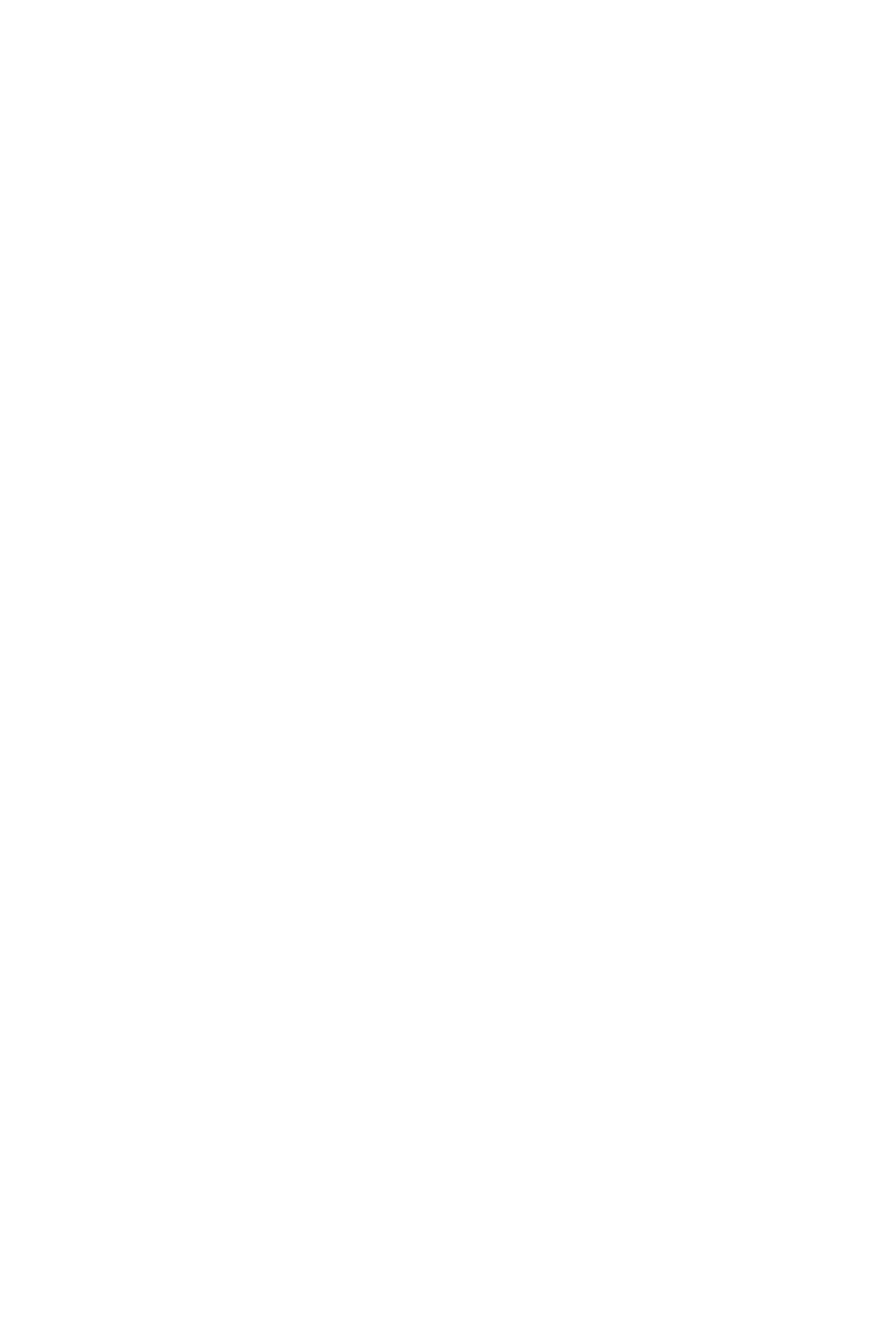### Introduction

Living Peaceably with All

"If it is possible, so far as it depends on you, live peaceably with all." Romans 12:18

The apostle Paul's exhortation to the church at Rome stands as a powerful challenge to the church in America today. Congregations floundering in intractable conflict may read such words with incredulity; how, they may wonder, is it possible to live peaceably with those determined to get their way at any cost? Congregations recovering from clergy misconduct may be seething with so much anger that any vision of peace is completely untenable unless yoked to an understanding of a justice that includes real repentance. Congregations in mainline Protestant denominations rent apart by polarizing discourse may be so disheartened that they are tempted to withdraw altogether. The complexity of church life today in myriad subcultures, both religious and cultural, makes any kind of true and lasting peace sometimes seem completely out of reach. How are pastors and church leaders to tackle such complexity with any clarity of purpose or vision of a happy outcome?

Pastors burn out at an alarming rate, and lay leaders grow weary of keeping all the church's programs afloat. Both pastors and lay leaders falter under the weight of their own and others' expectations to do it all—to develop programming in adult education, youth groups, and Sunday school; to provide pastoral care for the sick and dying; to work with church committees and governing boards; to preach every Sunday; and, perhaps most difficult, to maintain harmonious relationships with people who won't talk to them directly about their concerns but complain instead to their friends and neighbors. These are not the only challenges church leaders face.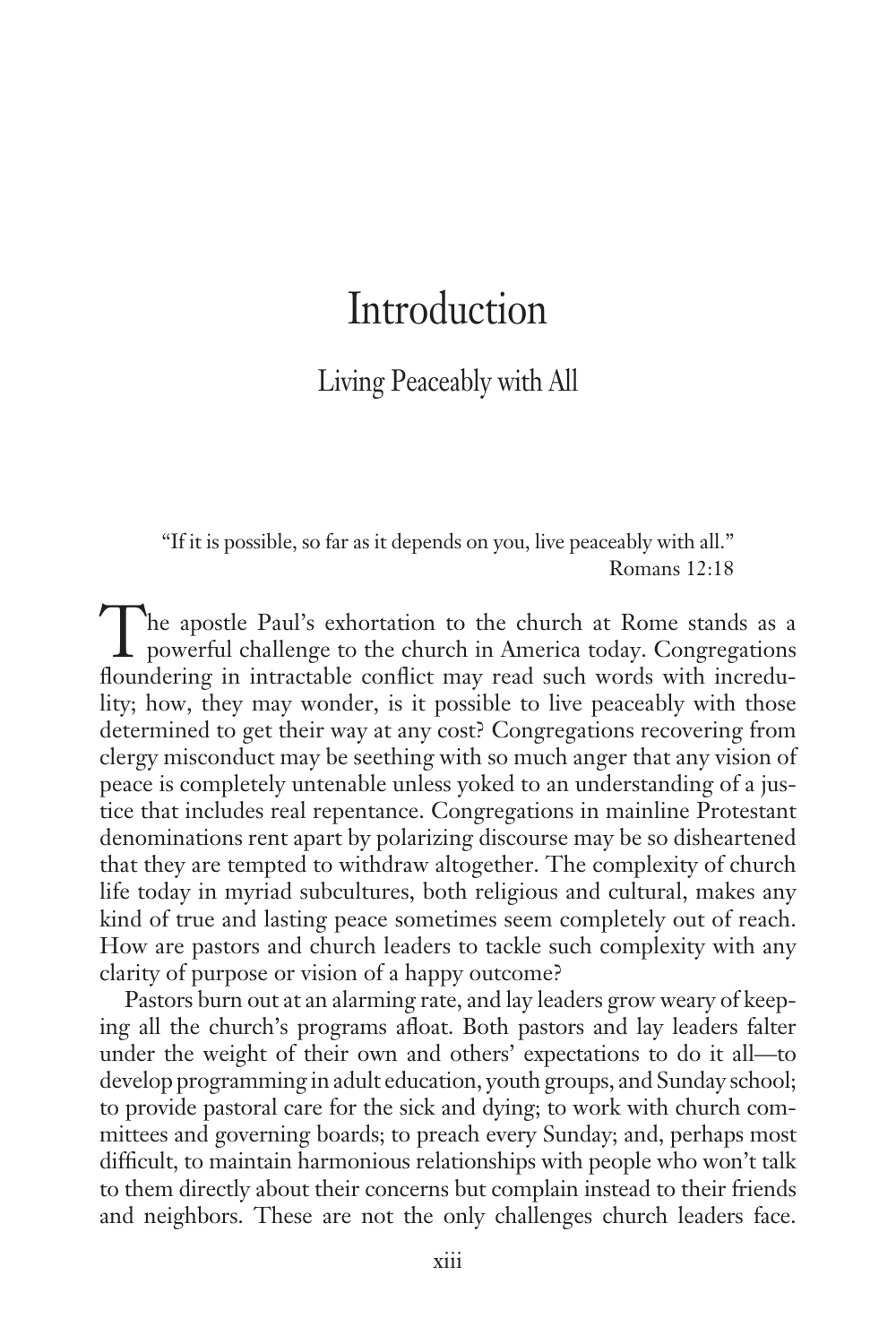What about the pastoral care situation in which siblings come together over the imminent death of a brother after being estranged for decades? Each blames the others for the hurt, anger, loneliness, and emptiness that they feel inside, but no one wishes to take responsibility for contributing to the impasse. How can a pastor guide such a family in untangling the chaotic threads of a lifetime of mutual resentment?

Scripture exhorts us to live in harmony with others, taking "thought for what is noble in the sight of all" (Rom. 12:17) no matter what our circumstances. It encourages us to practice hospitality toward strangers as well as compassionate care toward those we consider our enemies. We are not to repay evil for evil but to overcome evil with good. Such a vision could be exhilarating, serving as a beacon of hope, but for those mired in conflict, it might be more disheartening than inspiring. When we consider the interpersonal impasses, entrenched power struggles, and ongoing frustration at many levels of the church's common life, we might admit to seasons of hopelessness. The violence that we deplore in the world exists, if we are honest, in our own hearts as well. Though we may not have murdered our brother or sister, there are times when we might admit to harboring feelings of murderous rage. When we find ourselves caught up in a polarized struggle, we may rightly wonder how we can serve as ambassadors of reconciliation.

How is it possible to retain an authentic connection to the New Testament's enduring vision of reconciliation in today's church? Can conflict in the church be transformed so that it revitalizes the church rather than enervates it? We are writing this book because we believe that with skilled and compassionate leadership, conflict can be honestly confronted and transformed at every level of church life. Moreover, when we dedicate ourselves to learning certain skills, not only is the conflict transformed, but so are we. Though the skills we will describe obviously cannot usher in the promised kingdom of God—for no human undertaking can bring about the redemption we long for—they can keep churches connected to a common vision and working together toward life-giving purposes. For the past nine years we have both been immersed in intensive study of *nonviolent* or *compassionate communication* as developed by Marshall Rosenberg. In our personal experiences, and in the lives of the students, pastors, and lay leaders that we have taught, we have witnessed inspiring parables of grace in which paralyzing conflict has been transformed into caring connection. Compassionate communication has taught us how to:

- 1. transform criticism into opportunities for mutual understanding;
- 2. stay in dialogue in the midst of difference and disagreement;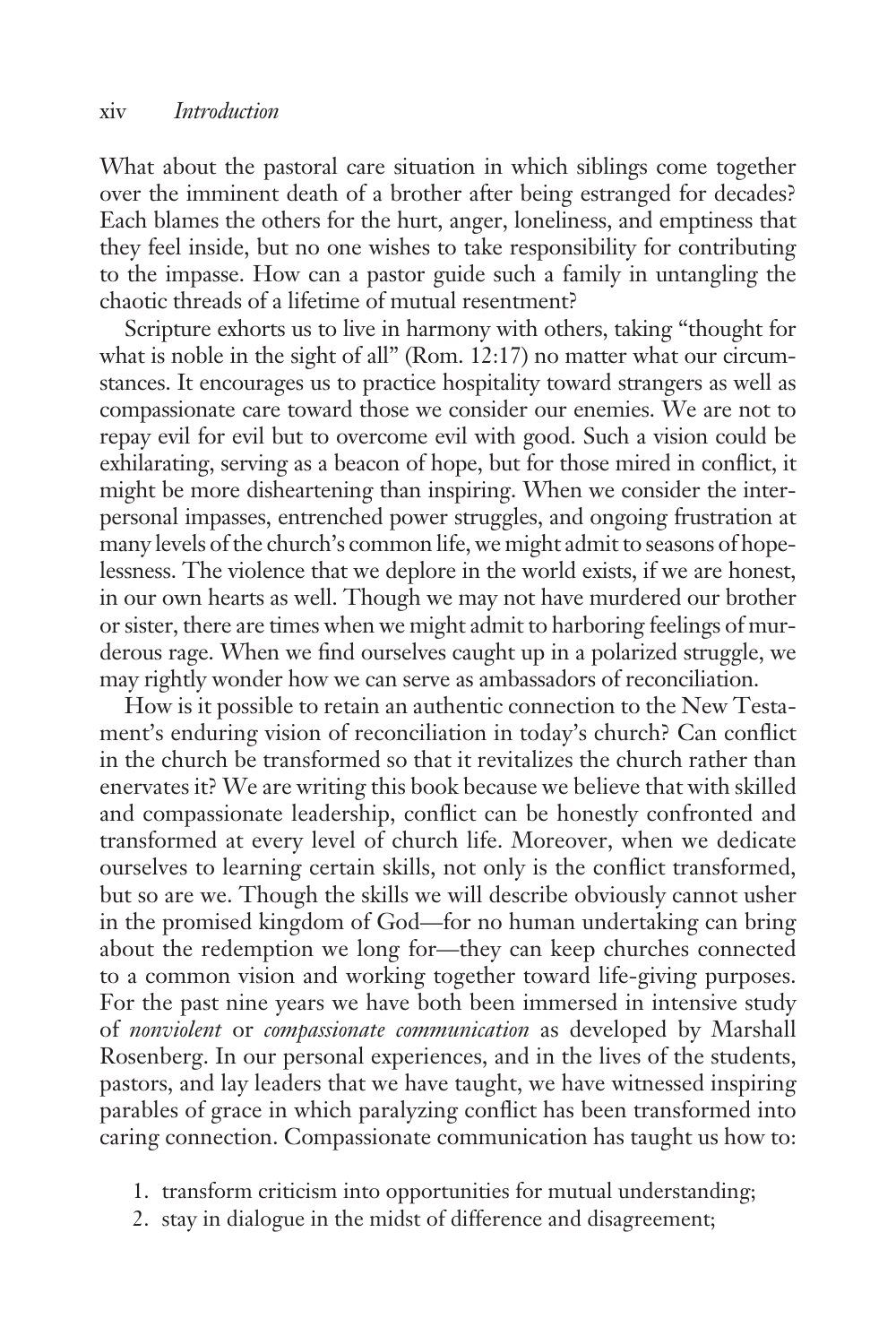- 3. heal pain from unresolved conflict, guilt, and shame;
- 4. express ourselves so that we are heard more fully;
- 5. develop compassion for ourselves and others;
- 6. transform anger so that others will take our urgent needs to heart;
- 7. mediate between two or more others, helping them to speak the truth in love; and
- 8. build authentic community based on honesty and empathy.

We have become convinced that *nonviolent or compassionate communication* is the best single resource available for learning the complex interpersonal and pastoral leadership skills needed by today's church. This is the motivation for writing this book: to describe the knowledge and skills that offer such promise and to place them into theological context so that they can function as a practical guide for revitalizing the church.

Nonviolent Communication (NVC) emerged in an era of ferment and change. In the turbulent 1960s, Marshall Rosenberg, a clinical psychologist, became increasingly disturbed by the dissension, antagonism, and violence he witnessed. Having moved to Detroit as a child in the 1940s, he had already lived through a race riot that left more than forty people dead. "Why," he wondered, "were some people able to respond compassionately to others under the most terrible conditions, while others became exploitative and violent?"1 He longed to find a way to facilitate mutual respect among people, particularly those who were violently at odds with each other. Rosenberg believed that the entire culture desperately needed the invaluable skills of empathy and honesty that formed the core of his training as a psychologist. He thus sought to develop an educational model that would teach these skills to anyone who wished to practice them in everyday interactions. He has spent virtually his entire career developing this model. With a special charism for this work, he has mediated between warring tribes in Rwanda, between Palestinians and Jews in the Middle East, and between gang members and police in the inner cities of the United States.

During the past twenty years, NVC has grown into an international training and peacemaking organization<sup>2</sup> with certified trainers and teams in more than thirty countries. It is taught in prisons and schools, community centers, and universities. Preschool teachers even use it with toddlers and teach it to their parents. Practice groups have sprung up around the world. Online courses, leadership training programs, and intensive residential workshops are offered every year by a wide variety of instructors.<sup>3</sup>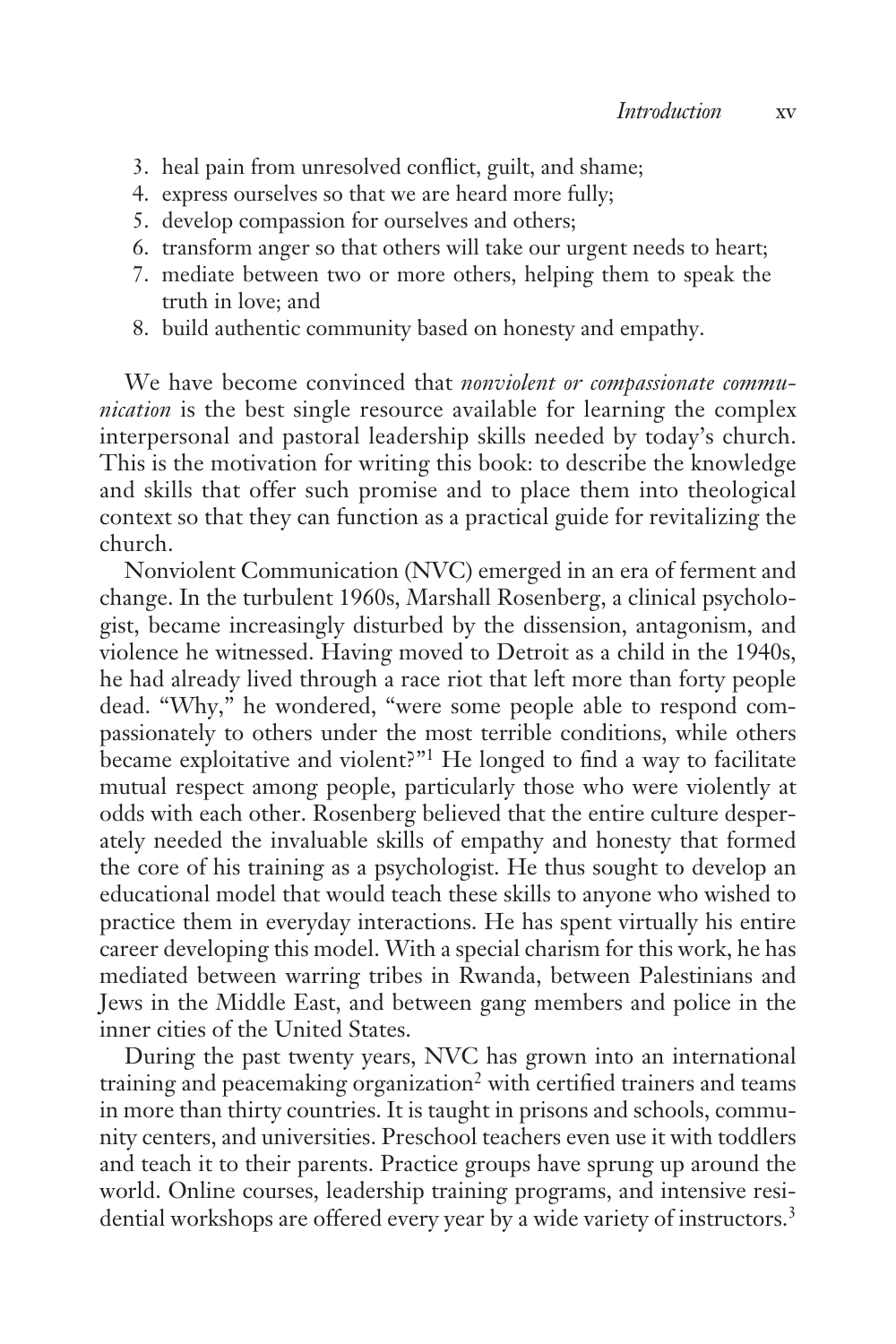College, university, and seminary professors have developed courses contextualized for particular subject areas.<sup>4</sup>

We are writing this book for church leaders because we believe that these skills can contribute significantly to the flourishing of Christian ministry. In a foreword to Peter Steinke's book, *Congregational Leadership in Anxious Times*, Bishop Rick Foss writes: "Whether conflicting approaches to mission and ministry lead to creativity and growth or to polarized stand-offs is largely a matter of how the key leaders are able to respond to the situation."5 When a church is in conflict, most pastors and leaders are as well. The conflict, in other words, does not reside *outside* the pastor or only among the church's most vocal members. It resides within every person in the church. We internalize our context and are an integral part of the emotional system in which we reside. This is why the anxiety that runs through the church also runs right through the heart of every pastor or church leader. Non-anxious presence—that interpersonal ability to stay focused and calm in the midst of emotional chaos—does *not* mean that the skilled pastor or leader is in fact *not feeling* anxious. On the contrary: in the midst of an emotional maelstrom, pastors, being human, are inevitably affected by the anxiety of the systems in which they work. As Edwin Friedman argues in his classic work *Generation to Generation: Family Systems in Church and Synagogue*, the anxiety of the work system can significantly raise the level of anxiety in the home and vice versa. Any model that intends to transform conflict on a systems level needs to begin with the person of the leader. For this reason, we shift our focus throughout each of the chapters, moving from the leader's core needs to those of the community, to various interpersonal conflicts that affect the emotional system, whether in a family or church committee. In every case, *how leaders position themselves vis-à-vis the conflict is the key to transformation*.

Conflict need not be destructive. In fact, conflict faced honestly is far healthier for any individual or community than suppressed or denied conflict. There is a great deal of difference between conflict and violence. Violence is always destructive. It inflicts anguish, and often enduring trauma, on persons, communities, and nations. Conflict, when openly acknowledged and courageously embraced, can be constructive. When undertaken with an attitude of hope and expectation, and with certain skills in hand, open conflict can actually be life-giving. In her groundbreaking book, *Toward a New Psychology of Women*, Jean Baker Miller writes: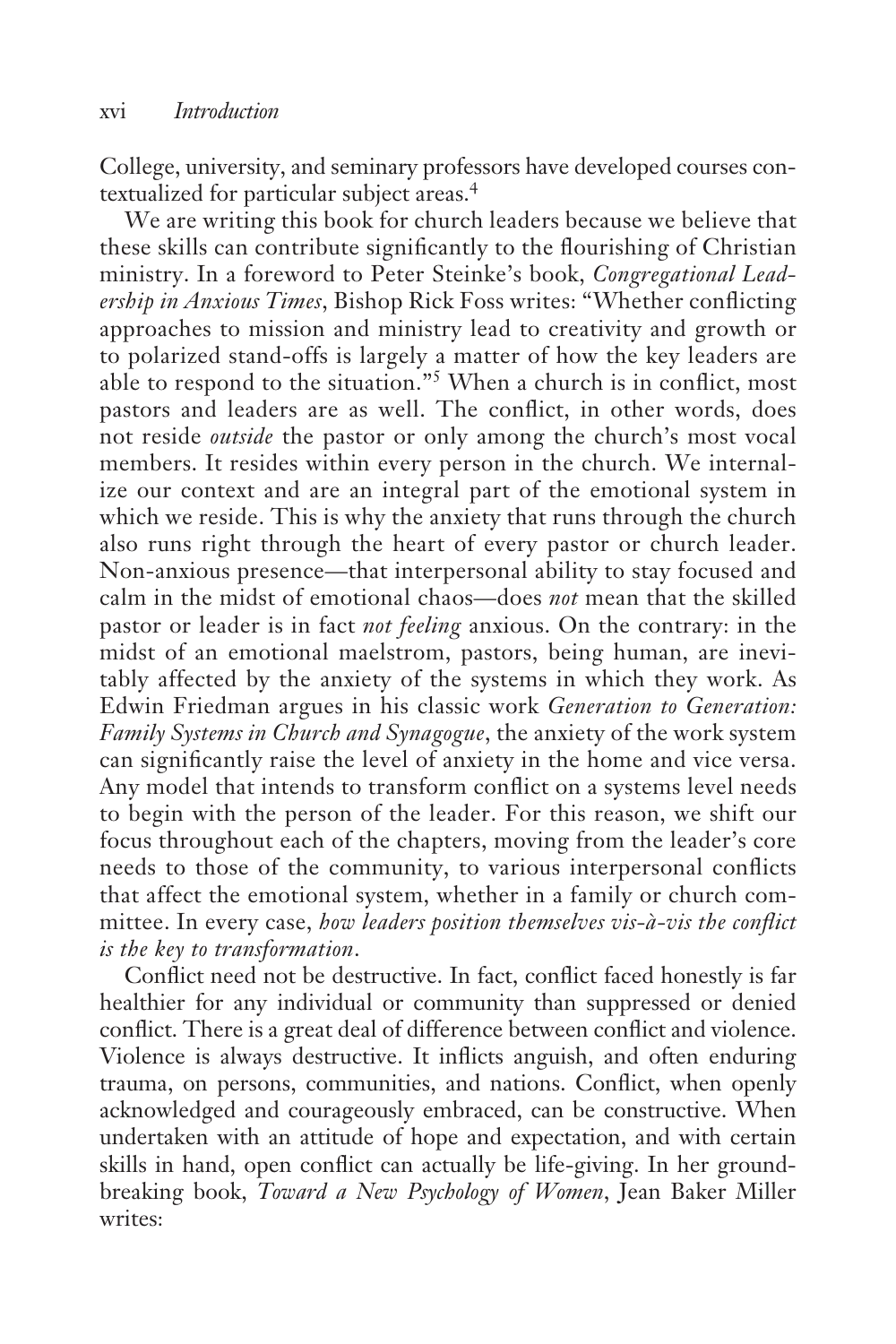Conflict, seen in its fullest sense, is not necessarily threatening or destructive. Quite the contrary. . . . We all grow via conflict. . . . Growth requires engagement with difference and with people embodying that difference. If differences were more openly acknowledged, we could allow for, and even encourage, an increasingly strong expression by each party of his or her experience. This would lead to greater clarity for self, greater ability to fulfill one's own needs, and more facility to respond to others. There would be a chance at individual and mutual satisfaction, growth, and even joy.6

When the church is bogged down in what seems to be an intractable conflict, and when the leaders of the church have little skill or confidence in engaging that conflict openly, it is little wonder that so few imagine conflict as an opportunity to find mutual satisfaction, growth, or joy.

By teaching three skills sets—self-empathy, empathy, and honest expression—and by grounding these skills in the gospel's overarching aims, we hope to contribute to the living out of this vision of mutual joy. The more deeply we are each rooted and grounded in the love of God, the further we can reach out to others with the compassion that we ourselves have received. Leaders who work from a place of mutuality and joy have a wellspring of compassion toward others, even those with whom they disagree.

At the beginning of the third millennium we live in an increasingly complex world marked by rapid change in every sphere of life: political, economic, communal, religious, and domestic. Such widespread and ongoing change gives rise to pervasive feelings of uncertainty and anxiety, sometimes even fear. The church lives in the midst of this maelstrom of change. It is called to be responsive to the world, to serve it gladly, and to witness to God's compassionate care in the midst of its anxious foreboding. Theological educators are particularly concerned about training ministers who have the capacity to provide compassionate leadership in these challenging times. We want ministers not only to serve the members of their congregations faithfully but also to provide vision and leadership as each congregation seeks to serve the world.

The church also needs leaders who negotiate the complexities of the Christian world and cooperate with persons of widely different backgrounds and belief systems. These leaders will need to be so firmly rooted in their Christian identity that they are capable of reaching across profound religious and philosophical differences. They will need to build bridges of understanding with those who do not begin with the same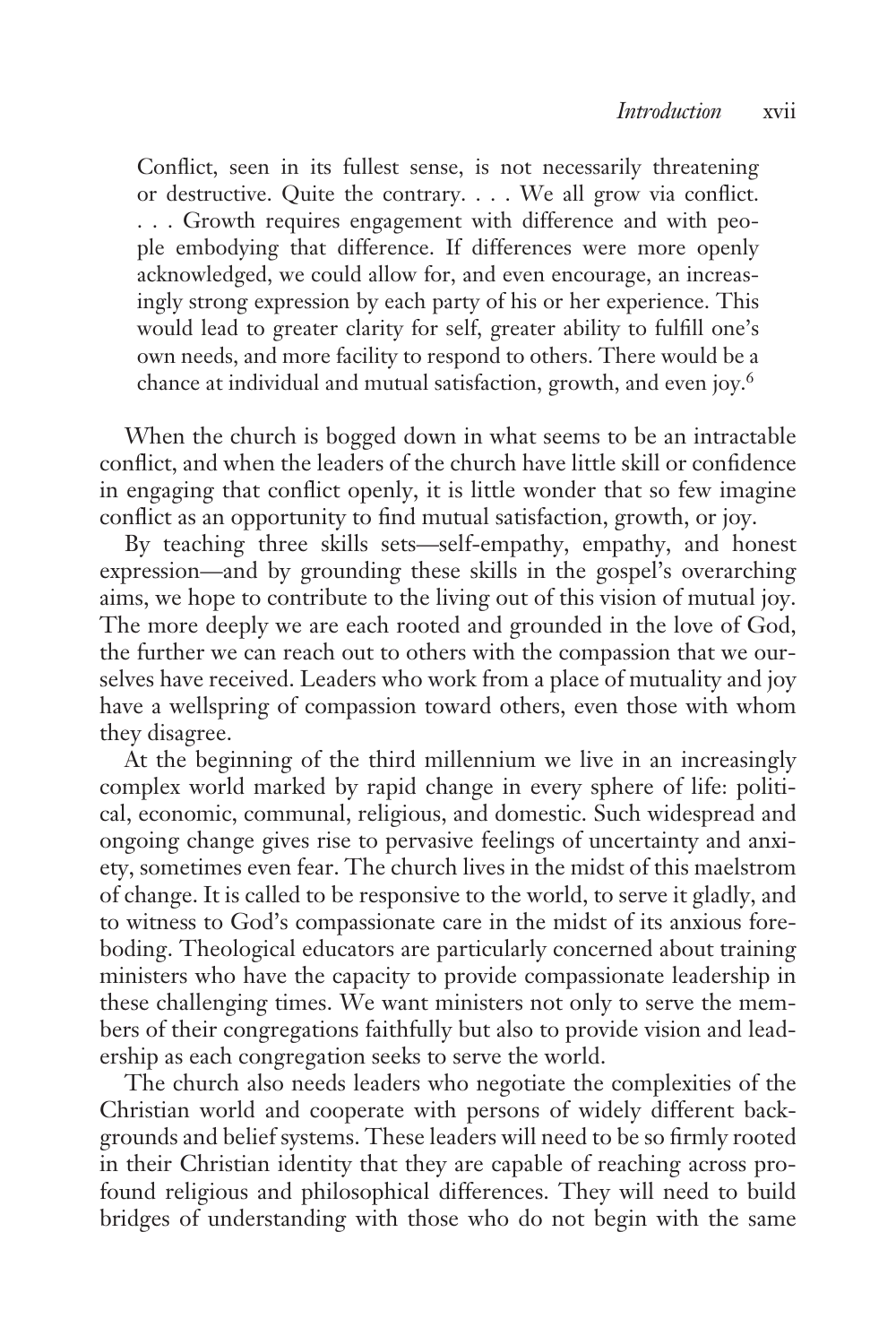premises or have the same worldview. They will need to treat those who have a different national identity with honor and respect. They will need to have the personal resources to enter what is unfamiliar and complex with confidence and competence.<sup>7</sup>

The skills of compassionate communication help us to reach across national, religious, cultural, and class boundaries to affirm our common humanity. We live in a world where diverse religious beliefs and practices coexist in the same place, and compassionate communication offers us ways to connect with people who have widely different customs and different understandings of the world, of God, and of the purposes of human life. At the same time, NVC is indispensable in more intimate situations of interpersonal conflict that are crucial to understand for the sake of effective pastoral care. It helps foster mutual understanding between teenagers and their parents, between husbands and wives on the verge of divorce, among family members who envision their lives unfolding in widely divergent ways. Perhaps most important of all, compassionate communication helps us maintain our inner clarity and sense of direction in the midst of challenging situations in which we have significant personal investment. It gives us tools to make healthy and faithful choices when we ourselves are in danger of reacting out of anger rather than responding with compassion. We believe that competence in these skills can mean the difference between success and failure in building bridges with those who are different, whether they are in the pew next to us, the mosque down the street, or in communities across the city or the globe. Equipped with compassionate communication, pastors and church leaders will not only have finely honed their skills in pastoral care and self-care, but they will also have the tools needed to exercise public leadership.

NVC eschews official alignment with any particular religion in order to connect with each person's common humanity. Since religion often divides people, Rosenberg and other practitioners often steer clear from placing NVC into any specific religious context. Instead they emphasize its irreducible spiritual nature. Many will explicitly call it a spiritual practice but are loath to call it a religious one. Indeed, NVC itself does not recommend any specifically religious practices. Nevertheless NVC is practiced by people the world over who are rooted in *particular* religious communities. Over the years we have worked alongside Hindus, Buddhists, atheists, agnostics, New Age seekers, Jews, and Christians across the denominational spectrum who see NVC as an indispensable tool for resolving differences effectively in their respective communities.